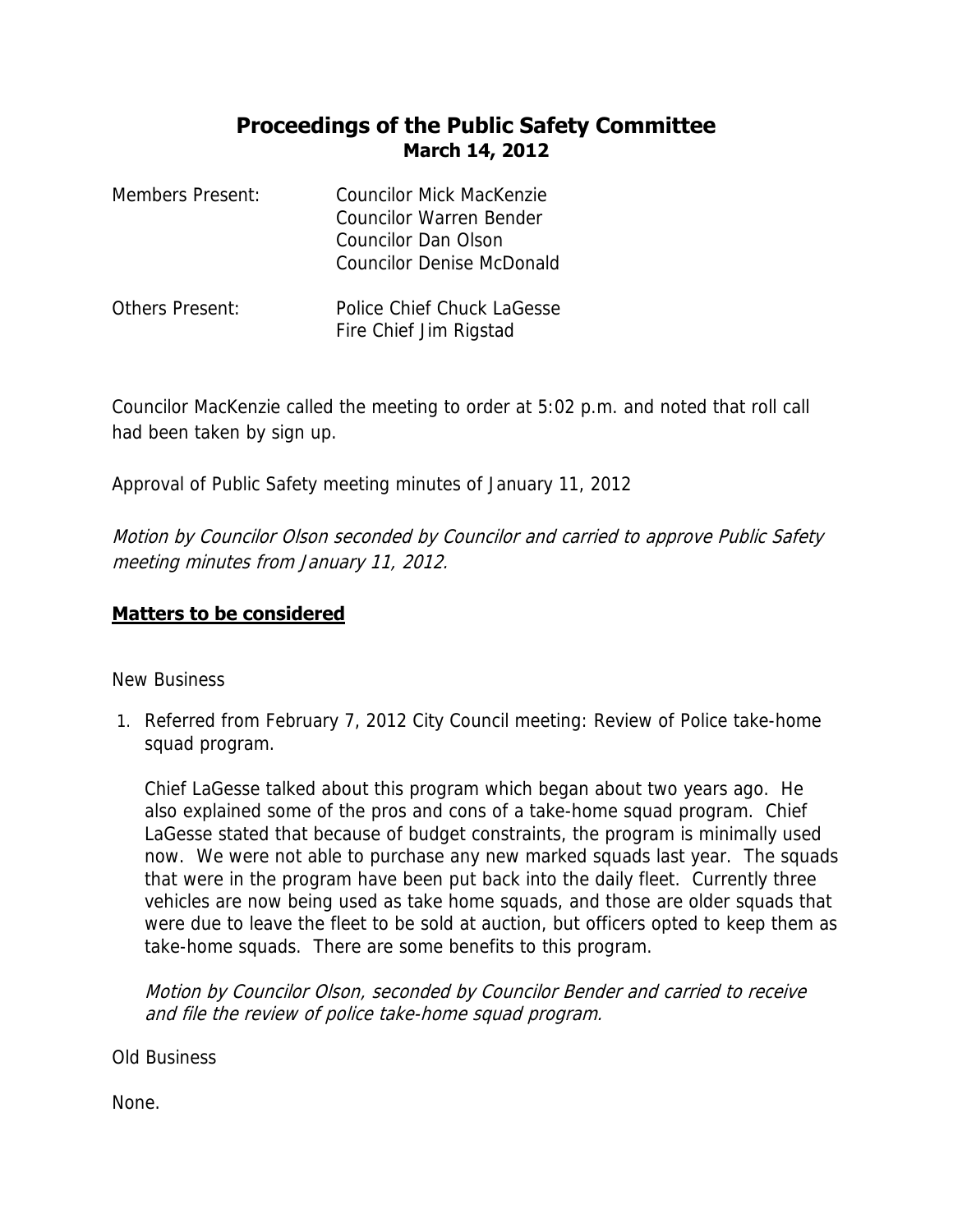## **Standing Agenda Items**

1. Fire Department Update

Chief Rigstad told the committee about several residential fires in February. The department responded to 216 medical calls in February. Chief Rigstad talked about some frequent calls that the department has been dealing with. He also told the committee that a ladder truck caught a tree branch on a recent run and will need some extensive repair. Chief Rigstad talked about the fire instructor course that is now required for someone to take their certification exam. The state is no longer funding this course, and the cost will have to come out the fire department budget.

## Motion by Councilor Bender, seconded by Councilor Olson and carried to receive and file the Fire Department update.

1. Police Department Update

Chief LaGesse talked about the recent officer involved shooting. He noted that all officers are now back to work, and that the Division of Criminal Investigation was brought in to investigate this incident, and though we have not yet got the report back, Chief LaGesse does not have any concerns with the use of force that officers used in the incident.

The 11<sup>th</sup> annual Citizens' Academy begins on March  $21^{st}$ . We have 22 participants this year. Chief LaGesse expressed his appreciation for those that attend the academy, as it is a large commitment of time, especially for those that work during the day.

Chief LaGesse talked about a grant through Emergency Management that will provide new software for our department and computer aided dispatch for the Communications Center, and a Port Security grant that we will purchase new radios for officers and vehicles, as well as new equipment on the tower connected to the Communications Center.

A testing process (oral interview and physical agility) to establish a new hiring list will take place for new hires on May 5<sup>th</sup>.